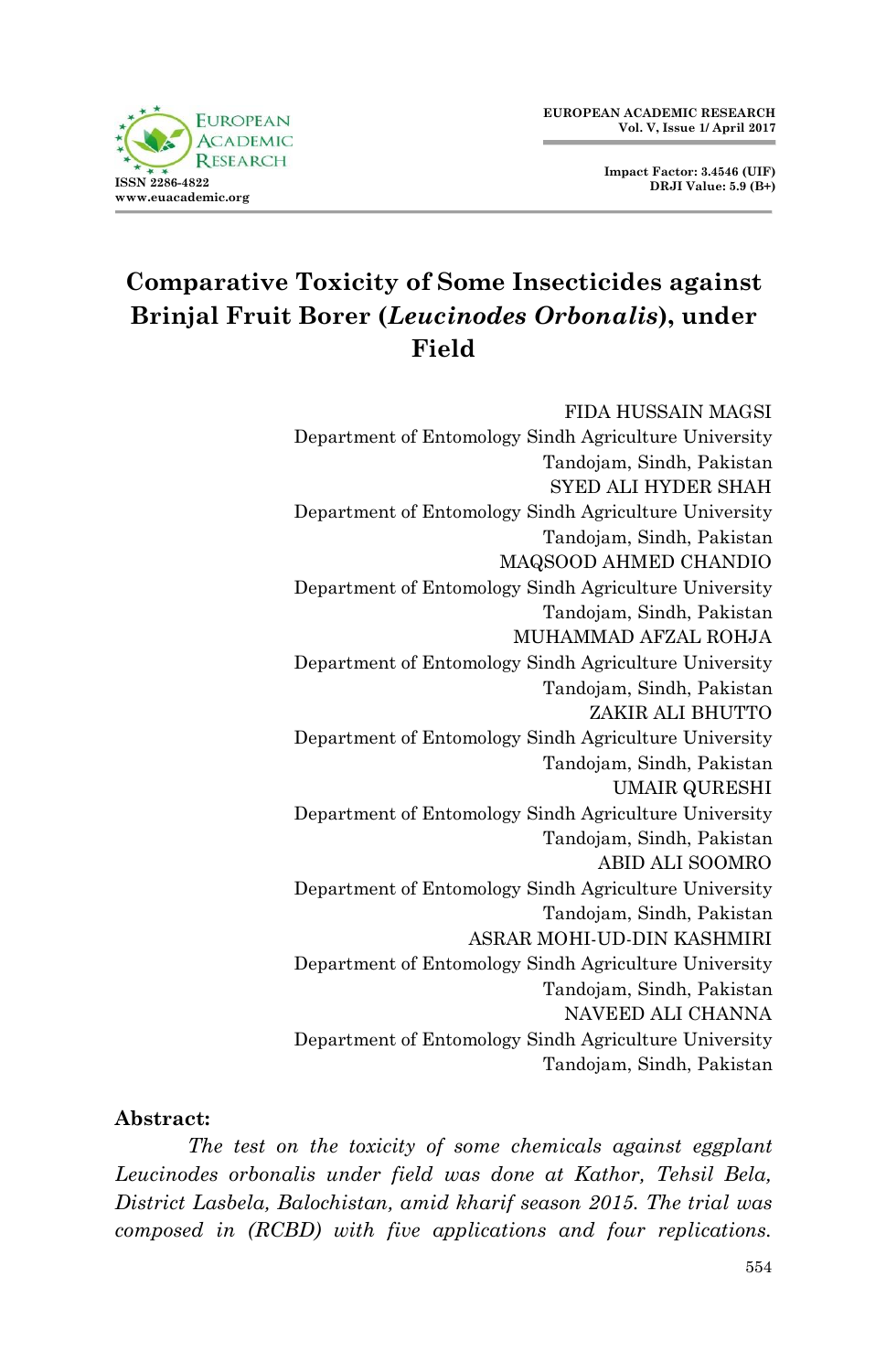*"Dark beauty'' line was cultivated for this trial. A few insecticides at various applications viz., T1= Curacuron 50EC (Profenofos) 800ml/acre (standard), T2= Lorsban 40EC (Chlorpyrifos) 750ml/acre (standard), T3= Match (Lufenuron) 200ml/acre (standard), T4= Belt (Flubendiamide) 50ml/acre and T5= control was applied four times against brinjal (Leucinodes orbonalis). The data indicates that the mean per plant count of brinjal fruit borer (Leucinodes orbonalis) after first spray of a few insecticides (Treatments) were (5.7, 4.8, 4.19 and 3.87) though for the second spray, 5.72, 4.73, 4.15 and 3.79, for the third spray 5.71, 4.72, 4.19 and 3.97 and fourth treatments, the mean population were (5.68, 4.56, 4.19 and 3.8) separately, when equated with the control of a few chemicals spray (7.27, 7.34, 7.37 and 8). The ANOVA results after every spray indicated that, pest population of brinjal fruit borer on brinjal vary significantly at (P=>0.0000) with a few insecticides after 24hrs, 72hrs, 168hrs and 336hrs. Accordingly, in this trial there are numerous chemicals for brinjal fruit borer while our study means that the Belt 50ml/acre was find out to be the more successful to reduce the population of fruit borer (Leucinodes orbonalis) under field.*

**Key words**: Toxicity, insecticides, Brinjal, Fruit borer, field condition.

### **INTRODUCTION**

The eggplant (*Solanum melongena* L.) is famously known as brinjal. In Asia it is the most fabulous and economical vegetable. It is cultivated throughout the world [2]. It is most useful vegetable in the Indian subcontinent [10] and as well used in large amounts in South and South-East Asia [4]. Eggplant faces many insect pests [8]. The most harmful insect pests of brinjal are fruit and shoot borer, whitefly, leaf hopper, and other red spider mite. One of the most damaging insect pests of brinjal is fruit borer in its whole life cycle. The pest has been reported in Germany, Burma, USA, Sirilanka and India throughout the world. In all stages of egg plants insect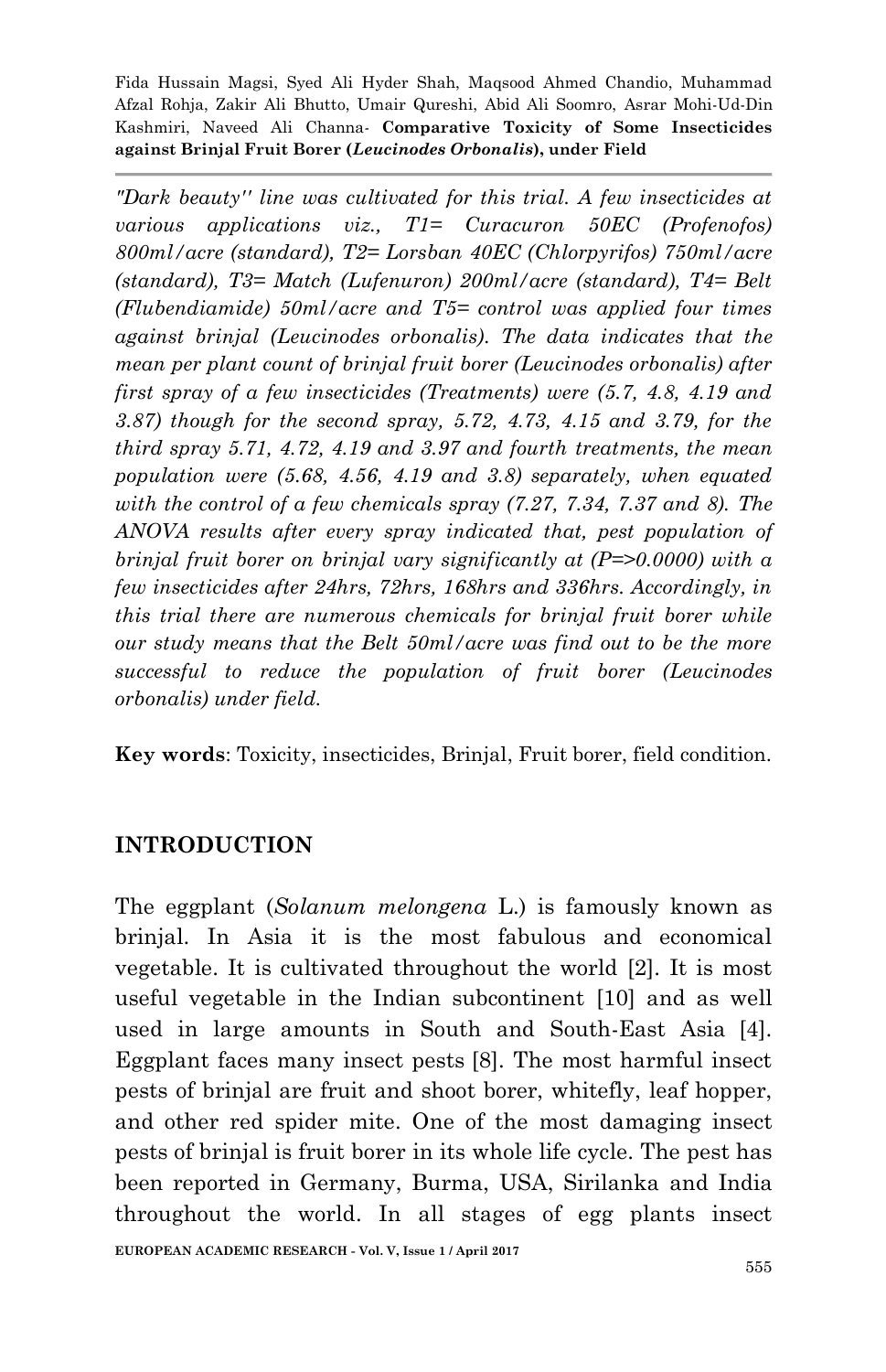damaging the shoots and fruits. Approximately 70-92 % yield loss was observed by different insect pests [7] [3] [6]. The infected fruits become unuseful for utilizing and loss in quality and loose in market value has been observed. Reduction of vitamin C content was found at 68% in infected fruits [5].

The numerous effects of many insecticides have revealed in controlling the population of pest. Though reckless use of insecticides resulted in many problems i.e. death of beneficial insects, insecticidal resistance, increasing the number of pests and plant becomes more sensitive to diseases. Therefore the above results indicate that the use of large number of different synthetic insecticides has very effective tool for controlling the different kind of pests.

### **MATERIALS AND METHODS**

The trial was carried out at Kathor, Tehsil Bela, District Lasbela, Balochistan to compare the toxicity of some chemicals against eggplant fruit borer *Leucinodes orbonalis* Guenee under field on variety Black beauty sown on 15-04-2015. The trial was laid out in Randomized Complete Block Design (RCBD). There were five applications viz, T1= Curacuron 50 EC (Profenofos) 800ml/acre, T2= Lorsban 40 EC (Chlorpyrifos) 750 ml/acre, T3= Match (Lufenuron) 200ml/acre, T4=Belt (Flubendiamide) 50ml/acre including a un-treated (T5) and each application was replicated four times. Having plot size of 80x60sqft, respectively.

All agricultural practices were maintained when required, the treatments were adjusted at par with the plot size, and insecticides were calibrated and applied when pest appeared. Five plants were selected randomly from each subplot of different treatments to observe the effectiveness of some insecticides against brinjal fruit borer from brinjal fruit. For the pest counting pre-treatment observations were taken 24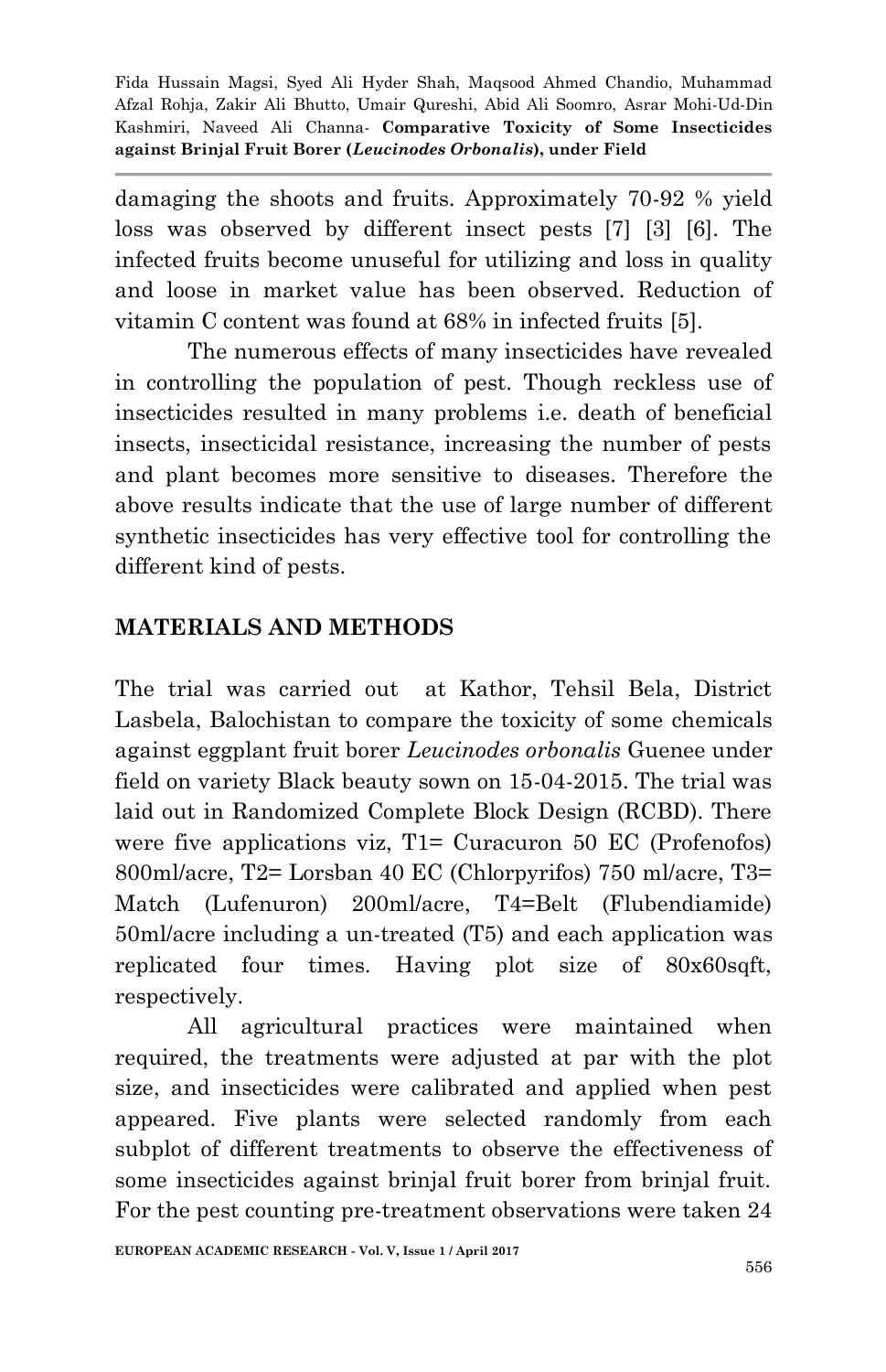hours before the spray and post treatment observations were recorded after 24hrs, 72 hrs, 168hrs and 336hrs at the application of different insecticides. The data was collected analyzed statistically through Statistics-8.1 software.

#### **LAYOUT PLAN OF THE EXPERIMENT**

| Design:                      | Randomized Complete Block Design (RCBD) |
|------------------------------|-----------------------------------------|
| <b>Numbers of Treatment:</b> | 5                                       |
| Numbers of Replication: 4    |                                         |
| Plot size:                   | 80ft x 60ft=4,800sqft                   |
| 1 meter:                     | $3.3 \text{ feet}$                      |
| T1:                          | Curacuron 50EC 800ml/acre               |
| T2:                          | Lorsban 40EC 750mlacre                  |
| T3:                          | Match 200ml/acre                        |
| T4:                          | Belt 50ml/acre                          |
| T5:                          | Control                                 |
| 80ft                         |                                         |
| 60ft                         |                                         |

| $R-1$               |          | $R-II$         |       | $R-III$        |        | R-IV           |  |
|---------------------|----------|----------------|-------|----------------|--------|----------------|--|
| T1                  |          | T3             |       | T <sub>4</sub> |        | T.             |  |
| T2                  | hannel   | T1             | Path  | T3             | hannel | T <sub>2</sub> |  |
| T <sub>3</sub>      |          | T4             | Ø0    | T2             |        | T3             |  |
| T4                  |          | T <sub>2</sub> | alkin | T1             |        | T <sub>4</sub> |  |
| T5                  | $\sin 8$ | T5             |       | T <sub>5</sub> | Sub    | T <sub>5</sub> |  |
| <b>Main Channel</b> |          |                |       |                |        |                |  |

#### **RESULTS**

The experiment was carried out during kharif season, 2015. To assess the toxicity of some chemicals on eggplant *Leucinodes orbonalis* Guenee under field conditions. The experiment was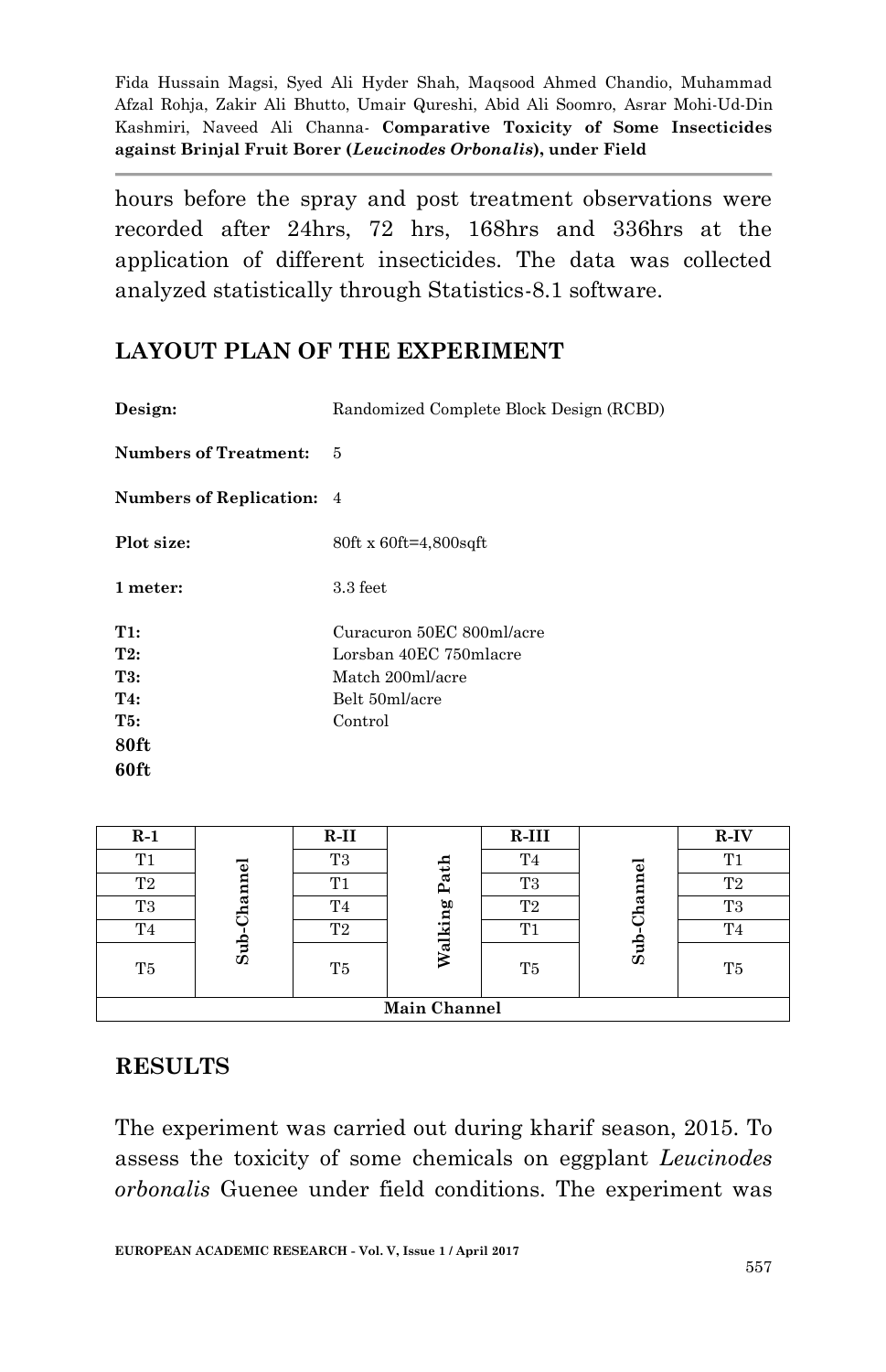conducted at the Kathor, Tehsil Bela, District Lasbela, and Baluchistan. The treatments included four different insecticides viz., T1=curacuron 50EC 800ml/acre, T2=Lorsban 40EC 750ml/acre, T3=Match 200ml/acre, T4=Belt 50ml/acre and T5=control. The post-treatment observations were recorded on total number of pest population after 24hrs, 72hrs, 168hrs and 336hrs. The pre-treatment observation was also recorded before the spray.

### **Mean population of brinjal fruit borer after first spray**

Table-1: showed the pre-treatment observations of brinjal fruit borer on sub plots were (7.5, 7.36, 7.22, 7.07 and 7.13) per fruit, respectively. The observation after 72hrs of the treatment showed that the mean pest count in T1, T2, T3, T4 and T5 (treatments) were (4.84, 3.53, 2.97, 2.5 and 7.48) per fruit respectively, which signifies that the effect of some chemicals against eggplant (*Leucinodes orbonalis*) from maximum level was T1 (Curacuron50EC 800ml/acre), T2 (Lorsban 40EC 750ml/acre), T3 (Match 200ml/acre), T4 (Belt 50ml/acre) and T5 (control). The data shows that after 72hrs that the applied some insecticides, T4 (Belt 50ml/acre) was proven to be more effective on brinjal fruit borer (*Leucinodes orbonalis*) than the others. The after spray effect of some insecticides with the different durations and showed the reoccurrence of the pest (7.4) after 336hrs respectively. The overall performance of the all insecticides showed that T4=Belt 50ml/acre performed well, followed by T1 (Curacuron50EC 800ml/acre), T2 (Lorsban 40EC 750ml/acre) and T3 (Match 200ml/acre). The average population of brinjal fruit borer (*Leucinodes orbonalis*) was (5.7, 4.8, 4.19 and 3.87) per fruit respectively.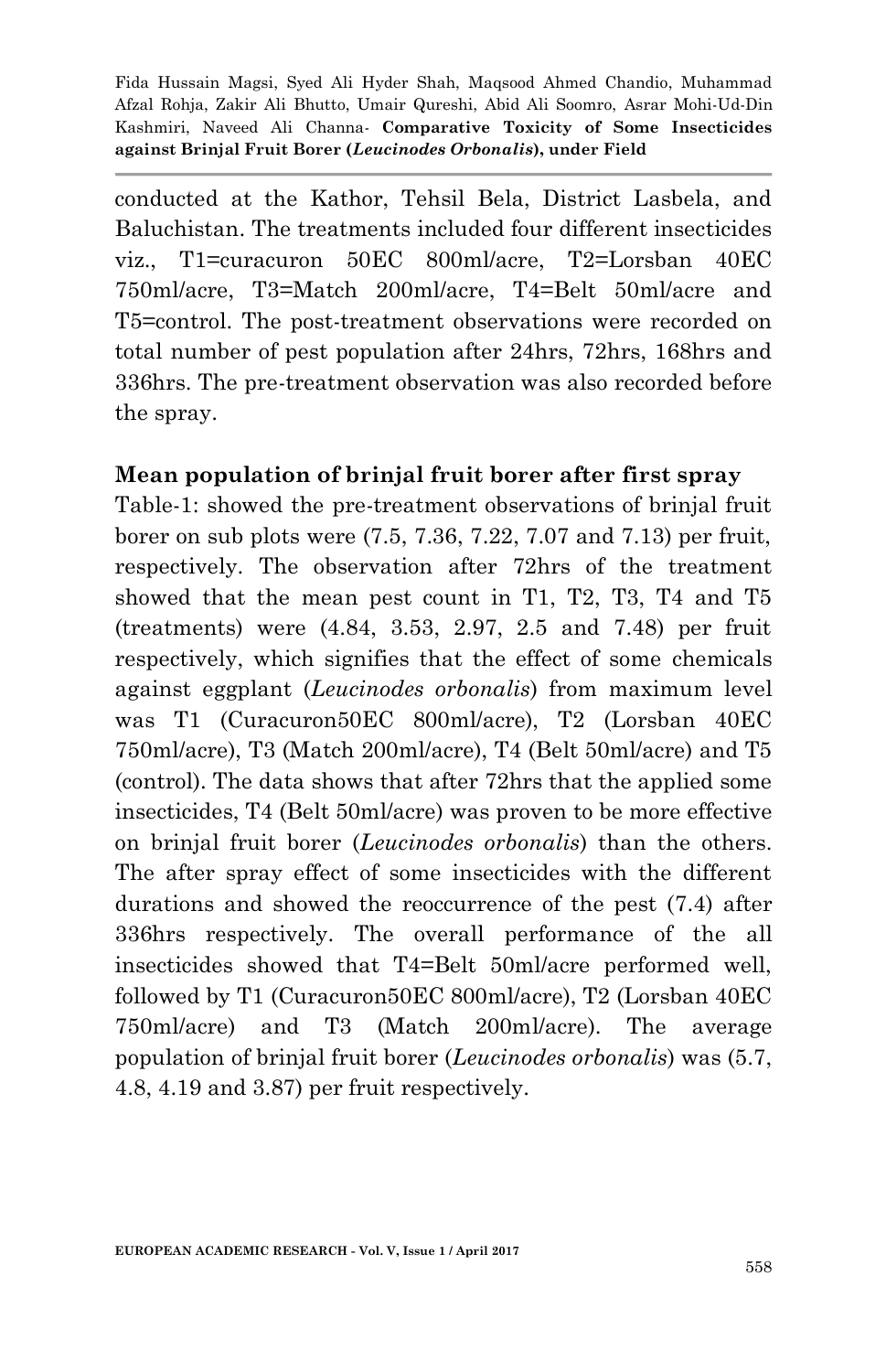| <b>Treatments</b>          | Pre-      | $24$ hrs | 72   | 168  | 336  | Mean |
|----------------------------|-----------|----------|------|------|------|------|
|                            | treatment |          | hrs  | hrs  | hrs  |      |
| 50Ec<br>T1/Curacuron       |           |          |      |      |      |      |
| 800ml/acre                 | 7.5       | 5.31     | 4.84 | 5.25 | 7.4  | 5.7  |
| T2/Lorsban 40EC 750ml/acre | 7.36      | 4.61     | 3.53 | 3.82 | 7.26 | 4.8  |
| T3/Match 200ml/acre        | 7.22      | 3.22     | 2.97 | 3.47 | 7.12 | 4.19 |
| T4/Belt 50ml/acre          | 7.07      | 2.88     | 2.5  | 3.15 | 6.95 | 3.87 |
| T5/Control                 | 7.13      | 7.28     | 7.48 | 7.29 | 7.03 | 7.27 |

**Table 1 Mean population of brinjal fruit borer (***Leucinodes orbonalis***) after 1st spray with some insecticides under field conditions**

## **Mean population of brinjal fruit borer after second spray**

The pre-treatment perceptions of brinjal fruit borer on sub plots were (7.45, 7.36, 7.22, 7.15 and 7.3) per fruit, individually (Table: 2). The perception after 72hrs of the treatment indicated that the mean pest population in T1, T2, T3, T4 and T5 (applications) were (4.88, 3.35, 2.73, 2.22 and 7.37) per fruit individually, which implies that the impact of a chemicals against brinjal fruit borer (*Leucinodes orbonalis*) from most extreme level was T1 (Curacuron50EC 800ml/acre), T2 (Lorsban 40EC 750ml/acre), T3 (Match 200ml/acre), T4 (Belt 50ml/acre) and T5 (control). The result indicates that after 72hrs that the some insecticides, T4 (Belt 50ml/acre) was more successful on brinjal fruit borer (*Leucinodes orbonalis*) than the others. The after spray impact of a few chemicals with the diverse lengths of time and indicated the reoccurrence of the pest (7.35) after 336hrs individually. The general execution of the all insecticides reveled that T4=Belt 50ml/acre performed very much, subsequent by T1 (Curacuron50EC 800ml/acre), T2 (Lorsban 40EC 750ml/acre) and T3 (Match 200ml/acre). The population of brinjal fruit borer (*Leucinodes orbonalis*) was (5.72, 4.73, 4.15 and 3.79) per fruit individually. The ANOVA critical that after the second spray pest population of fruit borer *Leucinodes orbonalis* on brinjal vegetable vary critically,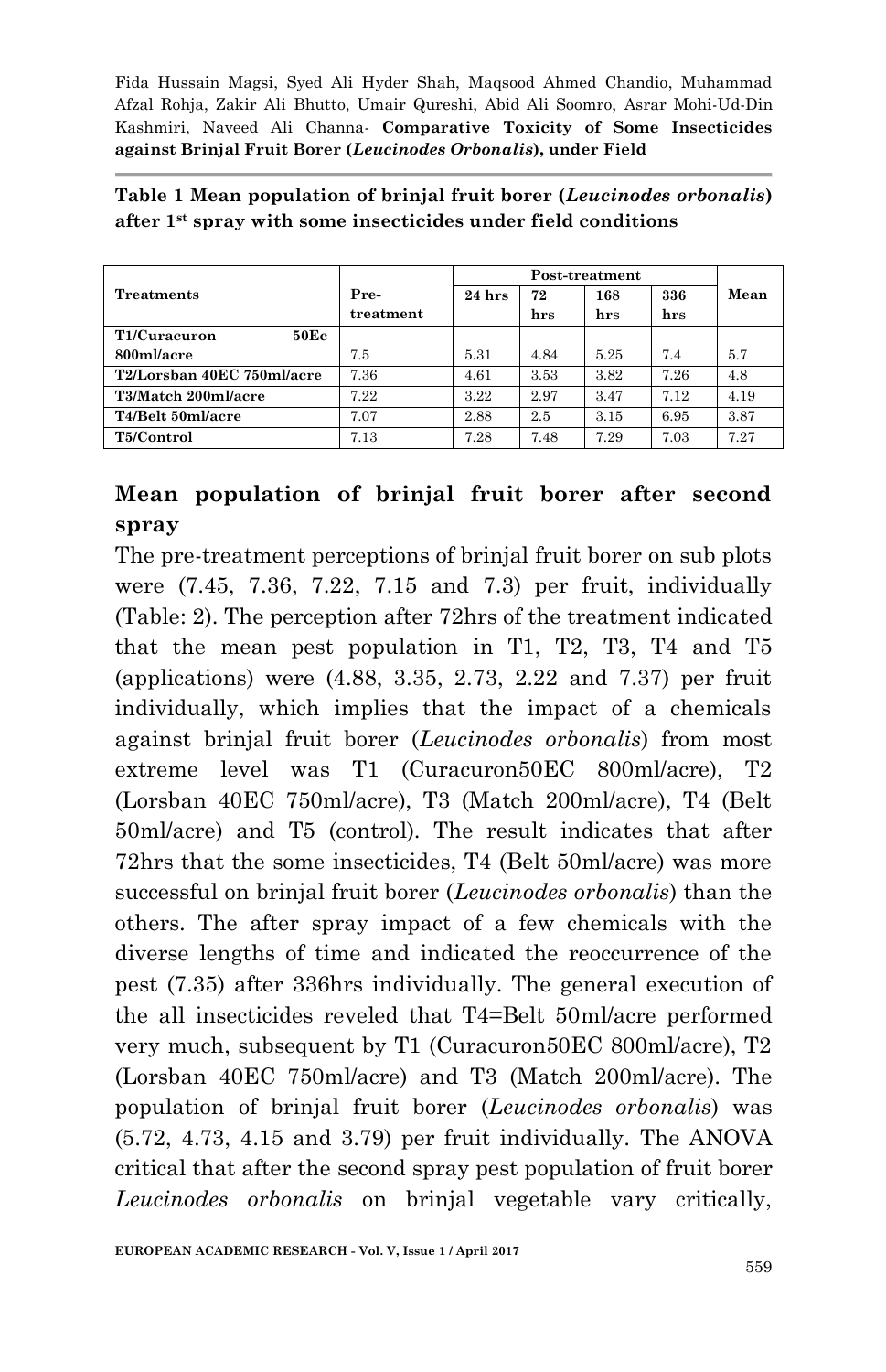(P<0.0000) with a few insecticides. The F values for the second spray after 24hrs, (F= 462.42), 72hrs (F= 144.20), 168hrs (F= 145.46) and 336hrs (F=4.86) individually.

**Table 2 Mean population of brinjal fruit borer (***Leucinodes orbonalis***) after 2 nd spray with some insecticides under field conditions**

| <b>Treatments</b>           | Pre-      | $24$ hrs | 72   | 168  | 336  | Mean |
|-----------------------------|-----------|----------|------|------|------|------|
|                             | treatment |          | hrs  | hrs  | hrs  |      |
| <b>50EC</b><br>T1/Curacuron |           |          |      |      |      |      |
| 800ml/acre                  | 7.45      | 5.29     | 4.88 | 5.26 | 7.35 | 5.72 |
| T2/Lorsban 40EC 750ml/acre  | 7.36      | 4.6      | 3.35 | 3.61 | 7.26 | 4.73 |
| T3/Match 200ml/acre         | 7.22      | 3.28     | 2.73 | 3.4  | 7.12 | 4.15 |
| T4/Belt 50ml/acre           | 7.15      | 2.73     | 2.22 | 3.09 | 7.05 | 3.79 |
| T5/Control                  | 7.3       | 7.34     | 7.37 | 7.38 | 7.39 | 7.34 |

### **Mean population of brinjal fruit borer after third spray**

Exhibited the pre-treatment view of brinjal fruit borer on sub plots were (7.49, 7.36, 7.24, 7.22 and 7.33) per fruit, separately. The data after 72hrs of the treatment reveled that the mean count in T1, T2, T3, T4 and T5 (treatments) were (4.86, 3.34, 2.85, 2.6 and 7.37) per fruit independently, which signifies that the effect of a many insecticides against brinjal fruit borer (*Leucinodes orbonalis*) from most amazing level was T1 (Curacuron50EC 800ml/acre), T2 (Lorsban 40EC 750ml/ acre), T3 (Match 200ml/ acre), T4 (Belt 50ml/ acre) and T5 (control). The data exhibits that after 72hrs that the insecticide, T4 (Belt 50ml/ acre) was wound up being more effective on brinjal fruit borer (*Leucinodes orbonalis*) than the others. The after spray effect of a many insecticides with the assorted time frames and exhibited the reoccurrence of the pest (7.39) after 336hrs independently. All insecticides exhibited that T4=Belt 50ml/ acre performed all that much, followed by T1 (Curacuron50EC 800ml/ acre), T2 (Lorsban 40EC 750ml/ acre) and T3 (Match 200ml/ acre). The typical population of brinjal fruit borer (*Leucinodes orbonalis*) was (5.71, 4.72, 4.19 and 3.97) per fruit independently (Table: 3). The ANOVA suggests that after the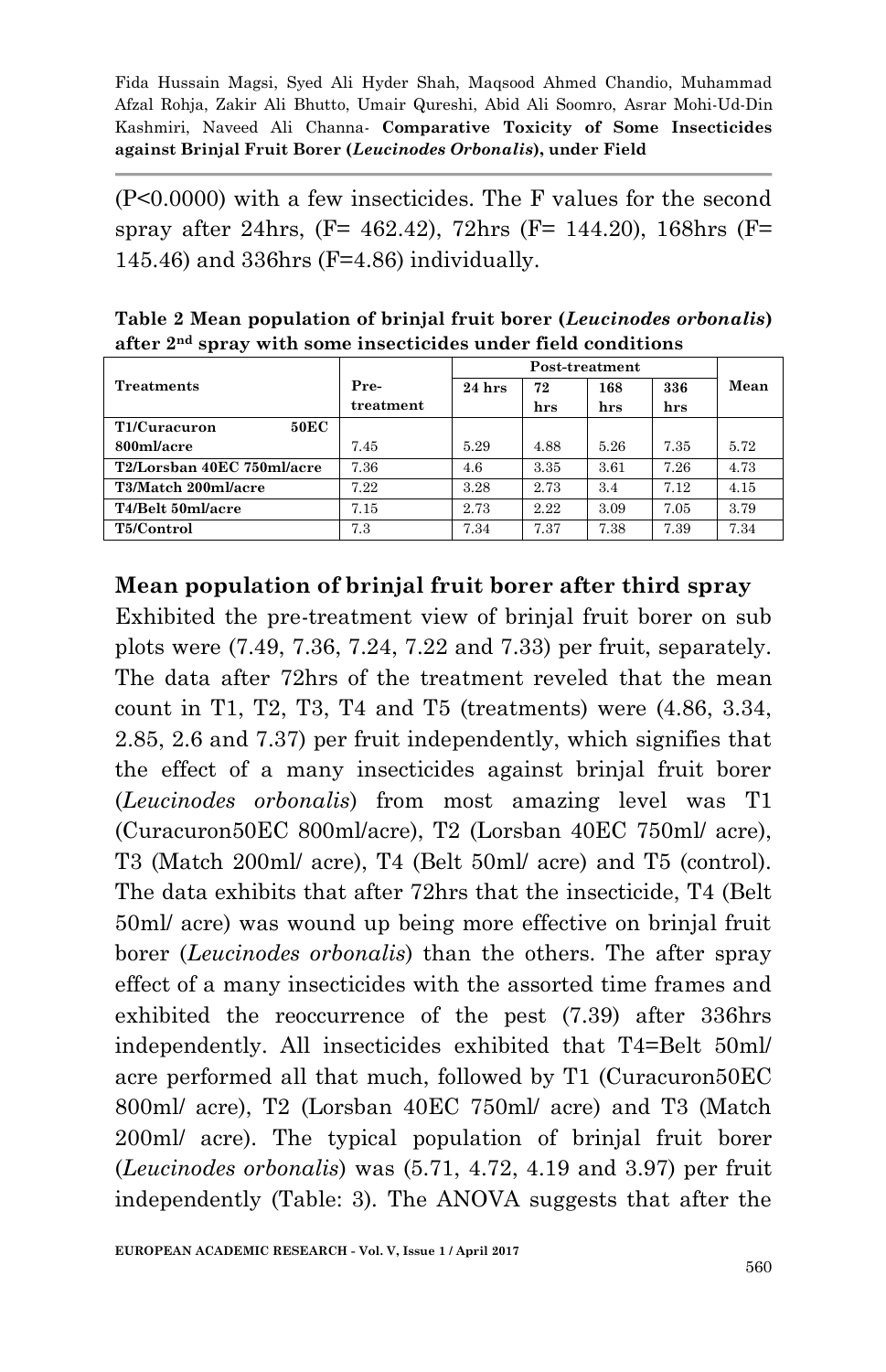third spray insect count of fruit borer *Leucinodes orbonalis* on brinjal vegetable difference significantly, (P<0.0000) with a few insecticides. The F values for the third spray after 24hrs, (F= 396.84), 72hrs (F= 373.03), 168hrs (F= 147.62) and 336hrs (F=4.16) independently.

**Table 3 Mean population of brinjal fruit borer (***Leucinodes orbonalis***) after 3rd spray with some insecticides under field conditions**

| Treatments                 | Pre-      | $24$ hrs | 72   | 168  | 336  | Mean |
|----------------------------|-----------|----------|------|------|------|------|
|                            | treatment |          | hrs  | hrs  | hrs  |      |
| 50Ec<br>T1/Curacuron       |           |          |      |      |      |      |
| 800ml/acre                 | 7.49      | 5.28     | 4.86 | 5.21 | 7.39 | 5.71 |
| T2/Lorsban 40EC 750ml/acre | 7.36      | 4.6      | 3.34 | 3.58 | 7.26 | 4.72 |
| T3/Match 200ml/acre        | 7.24      | 3.25     | 2.85 | 3.45 | 7.14 | 4.19 |
| T4/Belt 50ml/acre          | 7.22      | 2.89     | 2.6  | 3.19 | 7.12 | 3.97 |
| T5/Control                 | 7.33      | 7.39     | 7.37 | 7.4  | 7.43 | 7.37 |

**Mean population of brinjal fruit borer after fourth spray**

Table-4 shown the pre-treatment results of brinjal fruit borer on sub plots were (7.49, 7.36, 7.22, 7.31 and 7.19) per fruit, independently. The count after 72hrs of the treatment showed that the mean of pest in T1, T2, T3, T4 and T5 (meds) were (4.83, 3.15, 3.02, 2.24 and 7.99) per fruit freely, which signifies that the impact of all insecticides against brinjal fruit borer (*Leucinodes orbonalis*) from most stunning level was T1 (Curacuron50EC 800ml/acre), T2 (Lorsban 40EC 750ml/ acre), T3 (Match 200ml/ acre), T4 (Belt 50ml/ acre) and T5 (control). The result displays that after 72hrs that the related insecticide, T4 (Belt 50ml/ acre) was being more successful on brinjal fruit borer (*Leucinodes orbonalis*) than the others. The after spray impact of a many insecticides with the grouped time periods and showed the reoccurrence of the pest (7.39) after 336hrs freely. The general execution of the all insecticide spray indicated that T4=Belt 50ml/ acre performed well, subsequent by T1 (Curacuron50EC 800ml/ acre), T2 (Lorsban 40EC 750ml/ acre) and T3 (Match 200ml/ acre). The pest count of brinjal fruit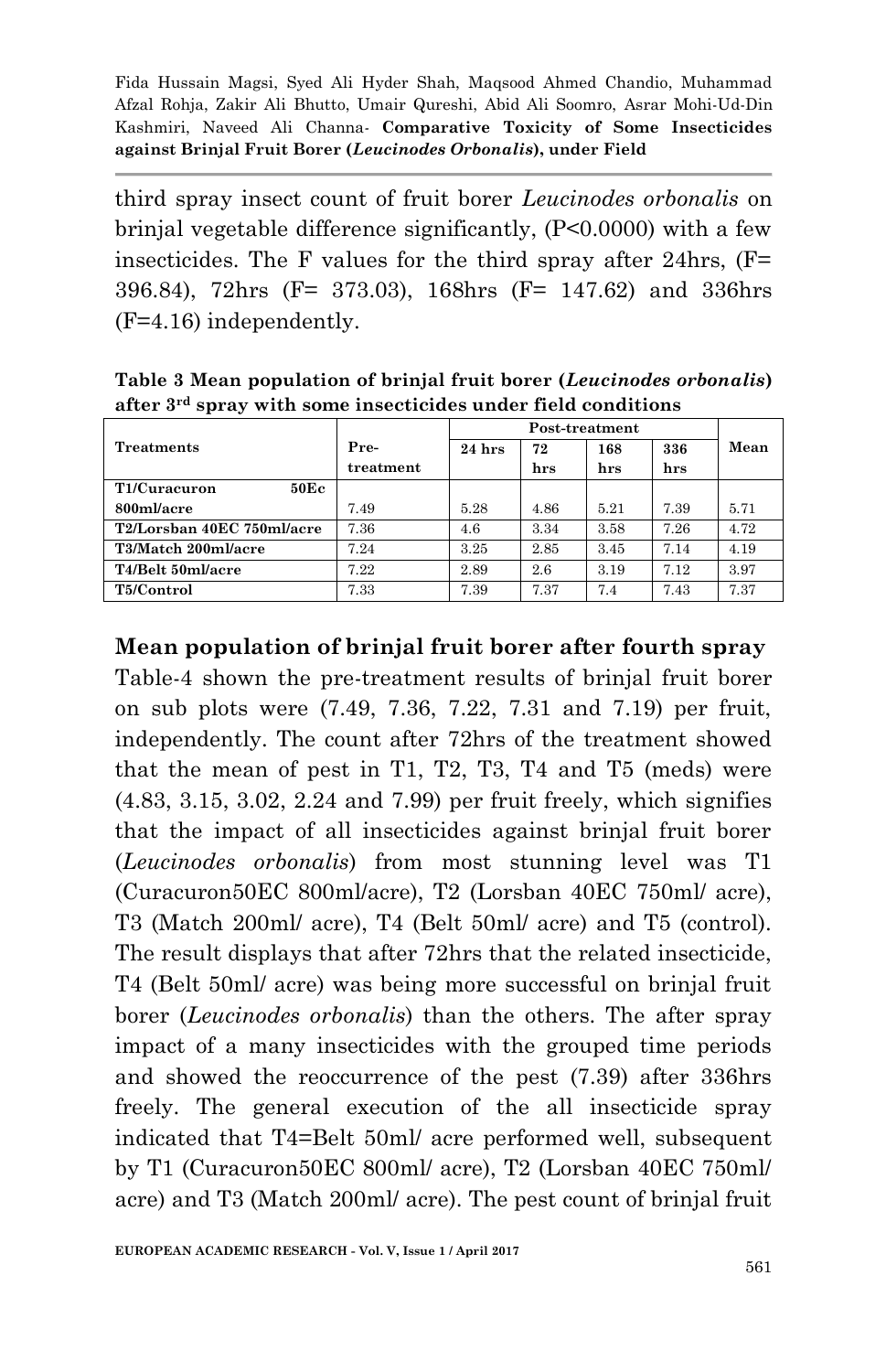borer (*Leucinodes orbonalis*) was (5.68, 4.56, 4.19 and 3.8) per fruit autonomously. The ANOVA recommends that after the fourth spray individuals pest count of fruit borer *Leucinodes orbonalis* on brinjal vegetable differ critically, (P<0.0000) with a insecticides. The F values for the fourth spray after 24hrs, (F= 457.71), 72hrs (F= 307.66), 168hrs (F= 111.98) and 336hrs (F=61.37) autonomously.

**Table 4 Mean population of brinjal fruit borer (***Leucinodes orbonalis***) after 4 th spray with some insecticides under field conditions**

| Treatments                 | Pre-      | $24$ hrs | $72 \ \mathrm{hrs}$ | 168  | 336  | Mean |
|----------------------------|-----------|----------|---------------------|------|------|------|
|                            | treatment |          |                     | hrs  | hrs  |      |
| T1/Curacuron<br>50Ec       |           |          |                     |      |      |      |
| 800ml/acre                 | 7.49      | 5.29     | 4.83                | 5.22 | 7.39 | 5.68 |
| T2/Lorsban 40EC 750ml/acre | 7.36      | 4.57     | 3.15                | 3.29 | 7.26 | 4.56 |
| T3/Match 200ml/acre        | 7.22      | 3.23     | 3.02                | 3.42 | 7.12 | 4.19 |
| T4/Belt 50ml/acre          | 7.31      | 2.68     | 2.24                | 3.08 | 7.21 | 3.8  |
| T5/Control                 | 7.19      | 7.97     | 7.99                | 7.94 | 8.1  | 8    |

### **DISCUSSION**

The study was conducted to observe the comparative toxicity of some insecticides having recommended doses as per/acre against eggplant (*Leucinodes orbonalis*), under field conditions. The study showed that there was high effect of some chemicals against reduction of brinjal fruit borer (*Leucinodes orbonalis*), population density. Over evaluation further showed that T4=Belt 50ml/acre proved the maximum effect on population reduction, followed by T1 (curacuron50ec 800ml/acre), T2 (lorsban 40ec 750ml/acre), T3 (match 200ml/acre). The overall effect on pest population reduction was significant than control. The present work further verified that effect of T4= Belt 50ml/acre was continued till 72hrs after that the pest population density started increasing and the all applications were significantly different.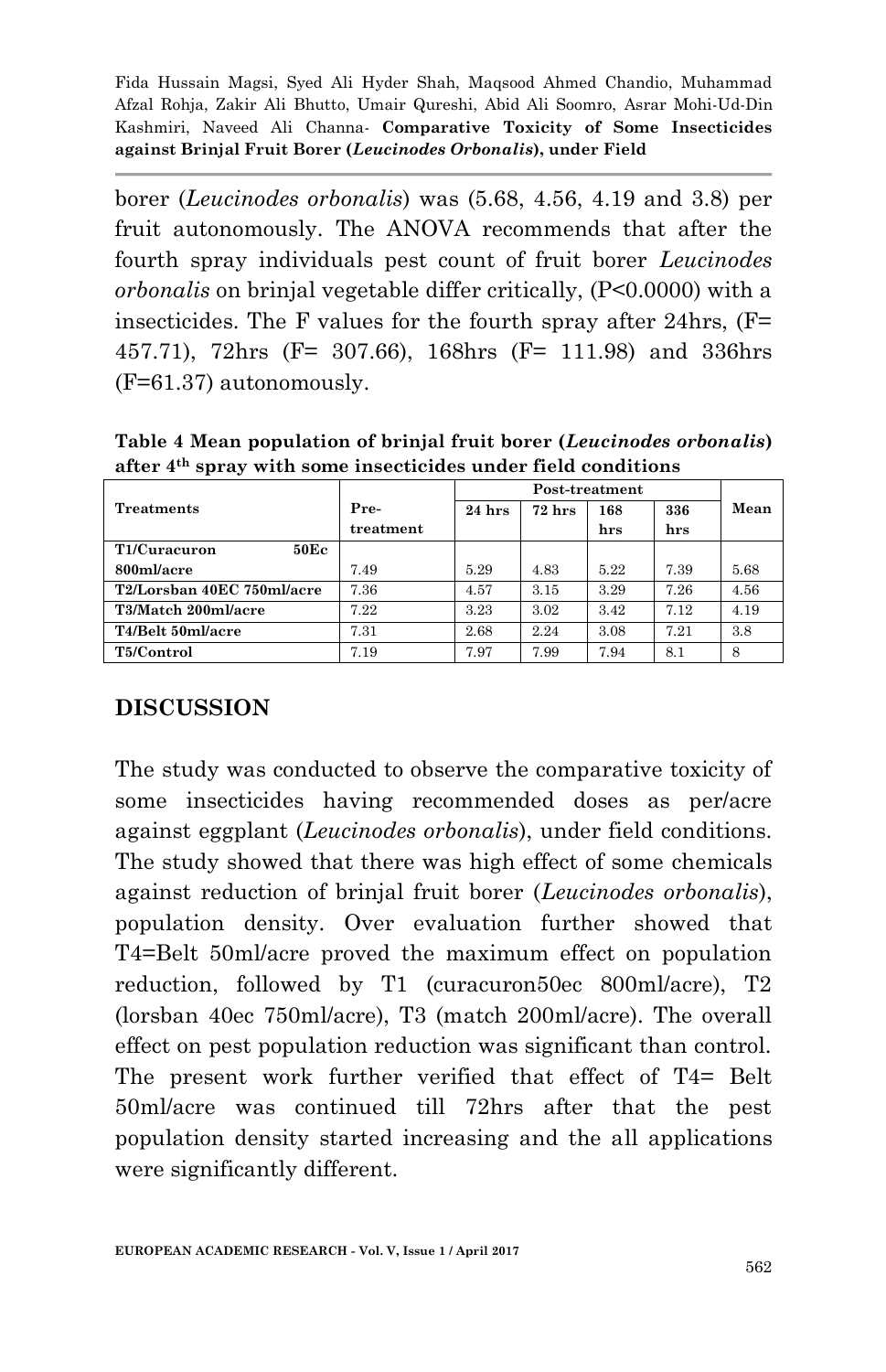Correspondingly [9] evaluated ten mixes of chemicals (carbofuran 3G at 0.5 kg a.i./ha, malathion at 0.1%, quinalphos at 0.05% and teepol at 0.4%) and plant isolates (neem [Azadirachtaindica] cake at 20 q/ha, karanj [Pongamiapinnata] cake at 20 q/ha, neem oil at 3% and karanj oil at 3%) against the eggplant [aubergine] fruit and shoot borer, *Leuonodes orbonalis*, in the midst of 1997-98 and 1998-99 under agro-air of Santhal Parganas (Bihar, India). The foliar usage of quinalphos with basal utilization of neem cake diminished the reoccurrence of borer and increased the production of brinjal. The rate and production recorded in usage of neem cake with foliar spray of neem oil was at standard with insecticides sprays. From biological pollution point of view, neem things alone or in mix with conventional chemicals were maintained.

Similarly work was done by [1] recorded six synthetic chemicals and their eight mixes were against brinjal foods grown from the ground borer, *Leucinodes orbonalis*. Thiodan + pyrethroid  $(0.07\%, 0.0025\%)$  and thiodan + fenvalerate  $(0.07\% +$ 0.005%) were significantly against *Leucinodes orbonalis* that recorded only 13.3% damage when stood out from 69.8% in control. The other applications which inside and out decreased the fruit damage over the control were in the solicitation: naphthyl methylcarbamate + fenvalerate = vapona + fenvalerate  $(14.9%)$  > organophosphate + fenvalerate  $(16.4%)$  > fenvalerate + pyrethrins  $(16.6%)$  > Vapona = naphthyl methylcarbamate + pyrethrins = organophosphate = Vapona + pyrethrins = malathion + pyrethrins  $(18.3%)$  > thiodan  $(20.0%)$ > naphthyl methylcarbamate (21.6%) with mean rate of mischief 14.9, 16.4, 18.3, 20.0, 21.6 and 69.8%, independently. Naphthyl methylcarbamate was smallest fruitful, yet its blends with pyrethroids were exhibited better over naphthyl methylcarbamate alone. Gotten - advantage extent went from no less than 1: 5.10 (naphthyl methylcarbamate) to a most amazing of 1: 20.44 (fenvalerate). Vapona + fenvalerate mix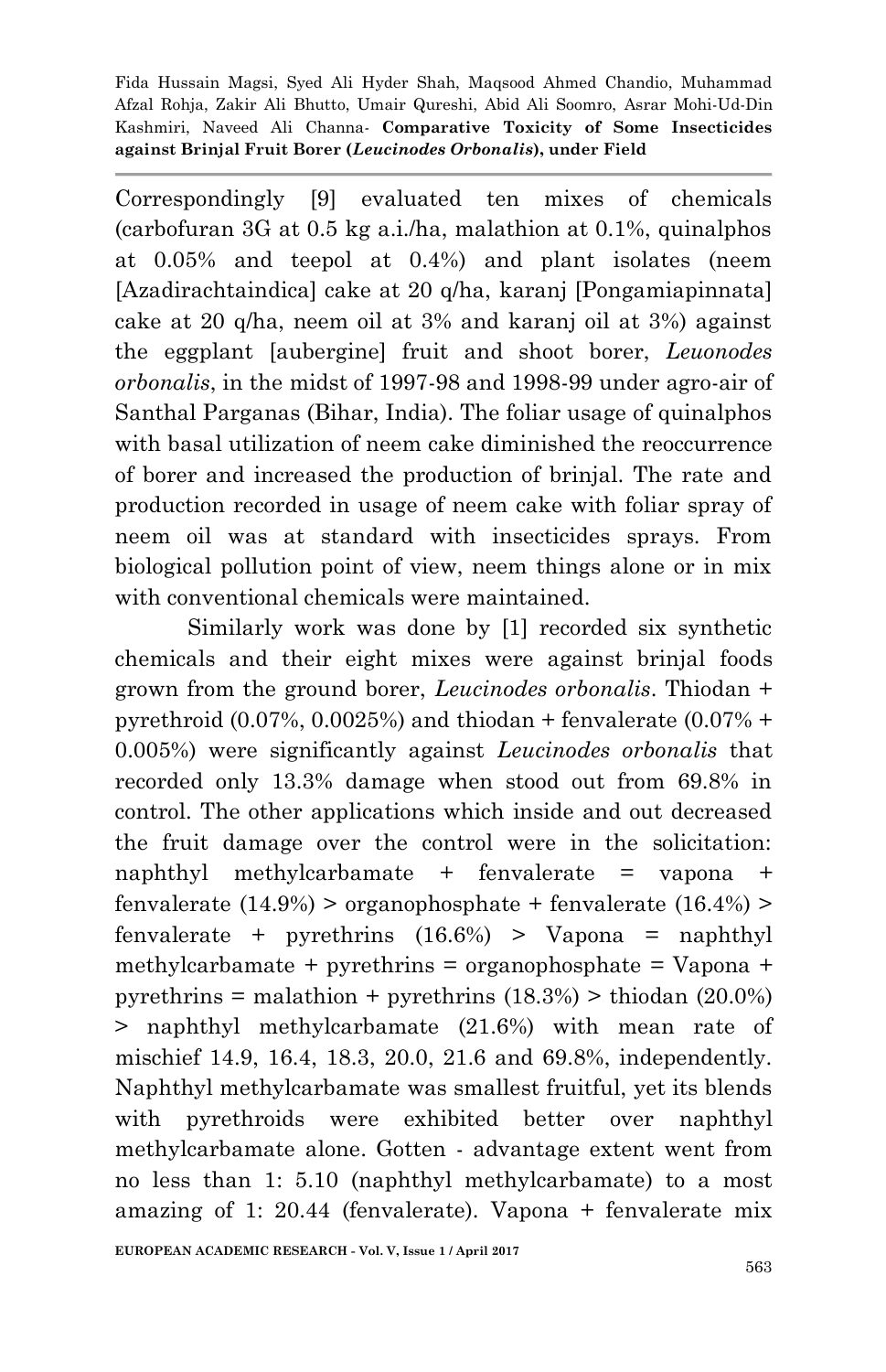gave the most shocking yield of 263.45 q/ha, however naphthyl methylcarbamate was scarcest convincing giving 225.7 q/ha, with a net expansion of Rupees 42,443.00 (US\$ 886.00) and 28,141.00 (US\$ 587.49), separately. Interchange applications were center between the two concoction organizations. In any case, each one of the applications was better over the controls which made 113.58q/ha with a net expansion of Rupees 340.00 in a manner of speaking.

## **CONCLUSION**

It is concluded that the most effective selected insecticide was Belt 50ml/per plot size to suppress the brinjal fruit borer population. Although, some insecticides applied fortnightly, the eggplant fruit borer (*Leucinodes orbonalis*) population was reducing up to 72hrs after each spray and later started rising after 336hrs.

### **Literature cited:**

- 1. Abrol, D.P and Singh, J.B. 2003. Relative efficacy of some insecticides against brinjal fruit and shoot borer, *Leucinodes orbonalis* Gueen and their impact on fruit yield. Journal of Asia-Pacific Entomology. 6(1): 83- 90.
- 2. Alam, S.N., Rashid, M.A., Rouf, F.M.A., Jhala, R.C., Patel, J.R., Satpathy, S., Shivalingaswamy, T.M., Rai, S., Wahundeniya, I., Cork, A., Ammaranan, C. and Talekar, N.S. 2003. Development of an integrated pest management strategy for eggplant fruit and shoot borer in south Asia. AVRDC. The World Vegetable Center. Technical Bulletin No. 28. AVRDC. Publication No. 03- 548. P. 56.
- 3. Chakraborti, S. and Sarkar, P. K. 2011. Management of *Leucinodes orbonalis* Gunee on eggplants during the